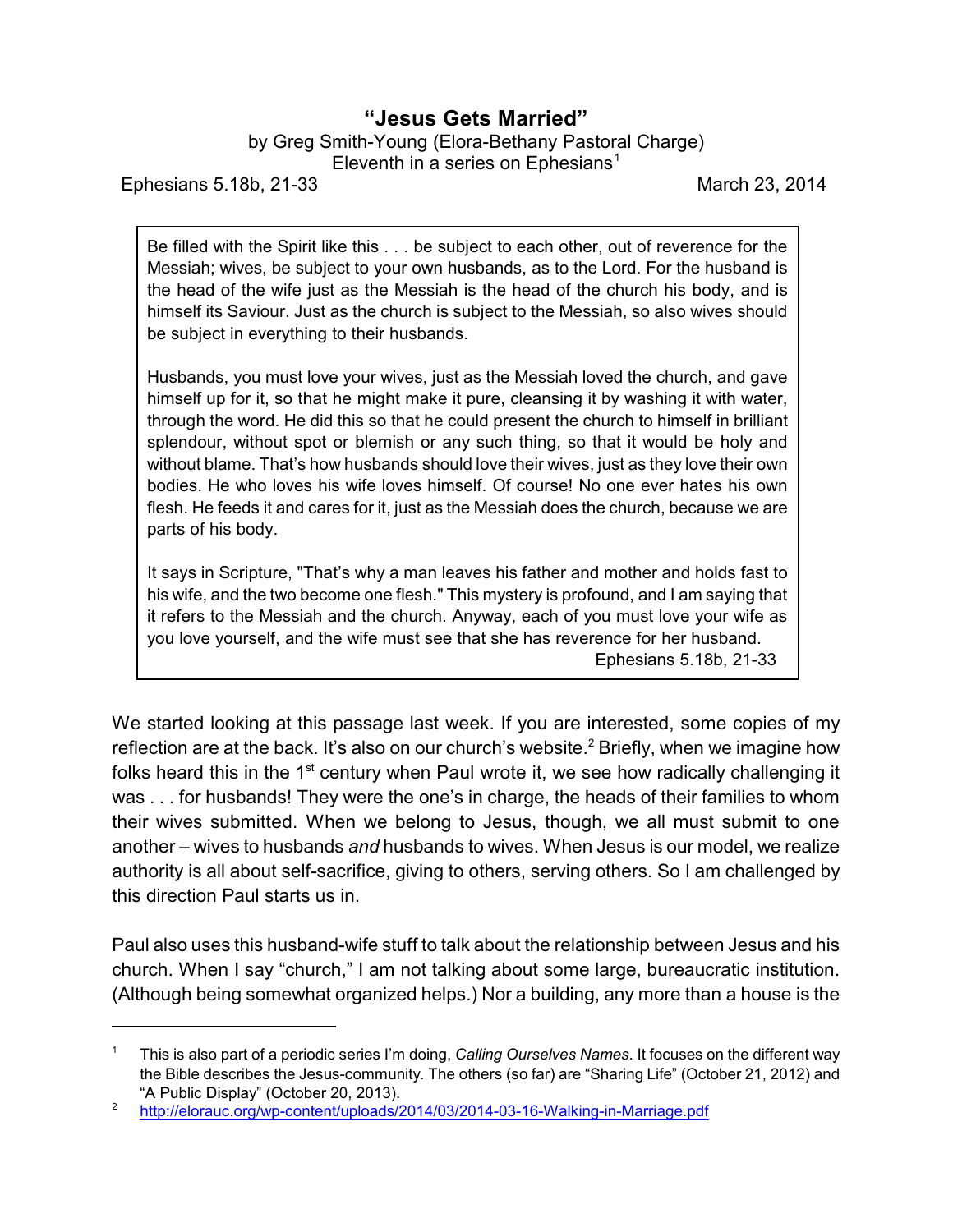same as the family who lives in it. (Although having somewhere for the church to gather is good.) The church is us, whom God gathers here. The church is other followers of Jesus whom the Spirit gathers in other places. The church is those whom the Messiah has claimed and called, to be part of him: to share in his life, his life for the world, his mission to bring life everywhere, to everyone.

To talk about Jesus and his church, I'm going to talk about weddings.

II

Big, fat, Greek weddings!<sup>3</sup> Ephesus, where Paul sent this letter, was a Greek city. So what was a wedding like back then? Here's what I discovered.<sup>4</sup>

Before the big day, the bride offered sacrifices. To the god Artemis, who protected young maidens, she offered her childhood clothes and toys, signs of the life she was leaving behind. She sacrificed to Aphrodite, the god of sexuality and fertility, the new world she was entering.

Her wedding day began with a special bath. Her friends brought water from a river or spring in a special vessel. This gave her purity and fruitfulness.

They then dressed her, with high-quality purple cloth, a crown, and a veil. They made her look enticing, with a veiled, mysterious hotness!

Then, bride and groom and their guests feasted. Music and dancing followed. Men and women kept separate, though in view of each other.

As night fell, the bride's father presented her to her new husband. The groom took her hand, and gave her a gift, showing he accepted her. She lifted her veil, showing she accepted him.

Everyone then spilled into the streets, processing the couple to their home. The bride's and groom's mothers led the way, carrying torches lit from each of their family hearths. Singing

For ancient Greek weddings, my main sources were two websites: " Ancient Greek Weddings" by Jennifer Goodall Powers of the State University of New York (Albany, 1997): <http://ablemedia.com/ctcweb/consortium/ancientweddings3.html> "Women in Ancient Greece" course website by Marilyn A. Katz of Wesleyan University (Middletown, CT, 2000). One page [\(http://mkatz.web.wesleyan.edu/cciv110x/sappho/cciv110.back.alcsapph.html](http://mkatz.web.wesleyan.edu/cciv110x/sappho/cciv110.back.alcsapph.html)) includes links to wedding tradition materials prepared by a student of Professor Katz's, Mary Liz Williamson.

<sup>3</sup> "My Big Fat Greek Wedding" was a film in 2002. [en.wikipedia.org/wiki/My\\_Big\\_Fat\\_Greek\\_Wedding](http://en.wikipedia.org/wiki/My_Big_Fat_Greek_Wedding)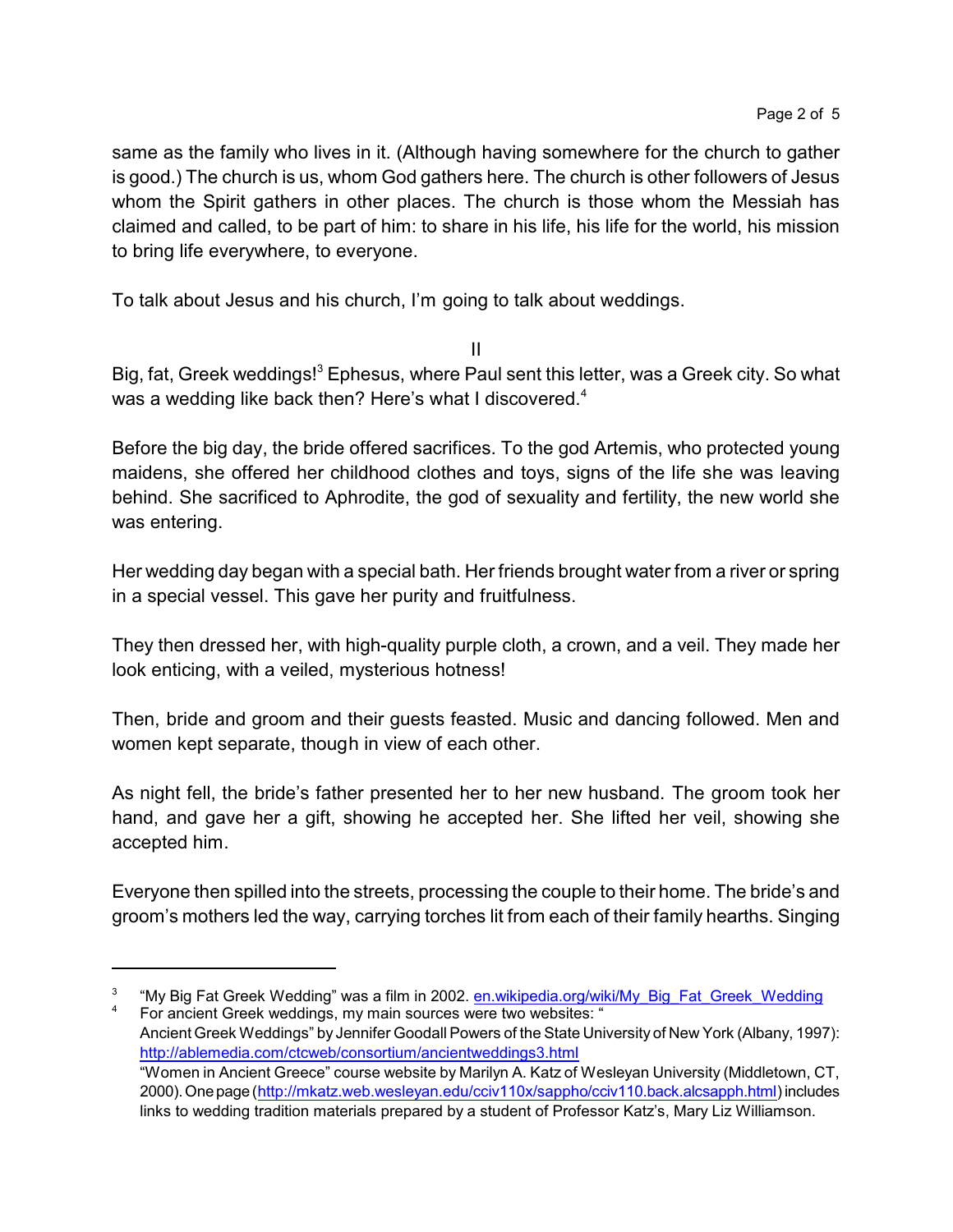abounded.

Upon arrival, the couple went into the bridal chamber, and closed the door. Guests stayed outside, keeping guard. They banged on the door to drive away evil spirits. And sang songs. Naughty songs!

III

So we have a mutli-stage celebration:

- 1) Sacrifices, to smooth the transition from her old life to new.
- 2) Bathing the bride, for purity and fertility.
- 3) Dressing the bride, for beauty.
- 4) Feasting.
- 5) Presenting the bride, by her father to the groom.
- 6) Processing the couple to their new home.
- 7) Beginning their new life together.

Keep this in mind as you hear again from today's reading. Marriage is a metaphor, a way of talking about the relationship between Jesus and his community. Ask this question: who is Jesus in this wedding drama?

*Husbands, you must love your wives, just as the Messiah loved the church, and gave himself up for her, so that he might make her pure, cleansing her by washing her with water, through the word. He did this so that he could present the church to himself in brilliant splendour, without spot or blemish or any such thing, so that she would be holy and without blame. . . .*

IV

Who is Jesus here? What role is he playing in this wedding drama?

The groom, right. Paul compares Jesus to husbands. It fits. The Bible describes God as Israel's husband.<sup>5</sup> Jesus took this idea of God as a husband to talk about himself as a husband. $^6$  (That's bold!) Some of his earliest followers did the same. $^7$ 

Jesus is the groom and the church, his community of people, we are his bride.

However, he is a strange groom.

<sup>5</sup> See especially Isaiah 54.5-8; Jeremiah 2.1-3; Ezekiel 16.8-13; Hosea 1-3.

<sup>&</sup>lt;sup>6</sup> See Matthew 25.1-13; Mark 2.18-20 (paralleled in Matthew 9.15 and Luke 5.34-35), John 3.29<br><sup>7</sup> See Bovelation 19.7 and 21.9

See Revelation 19.7 and 21.9.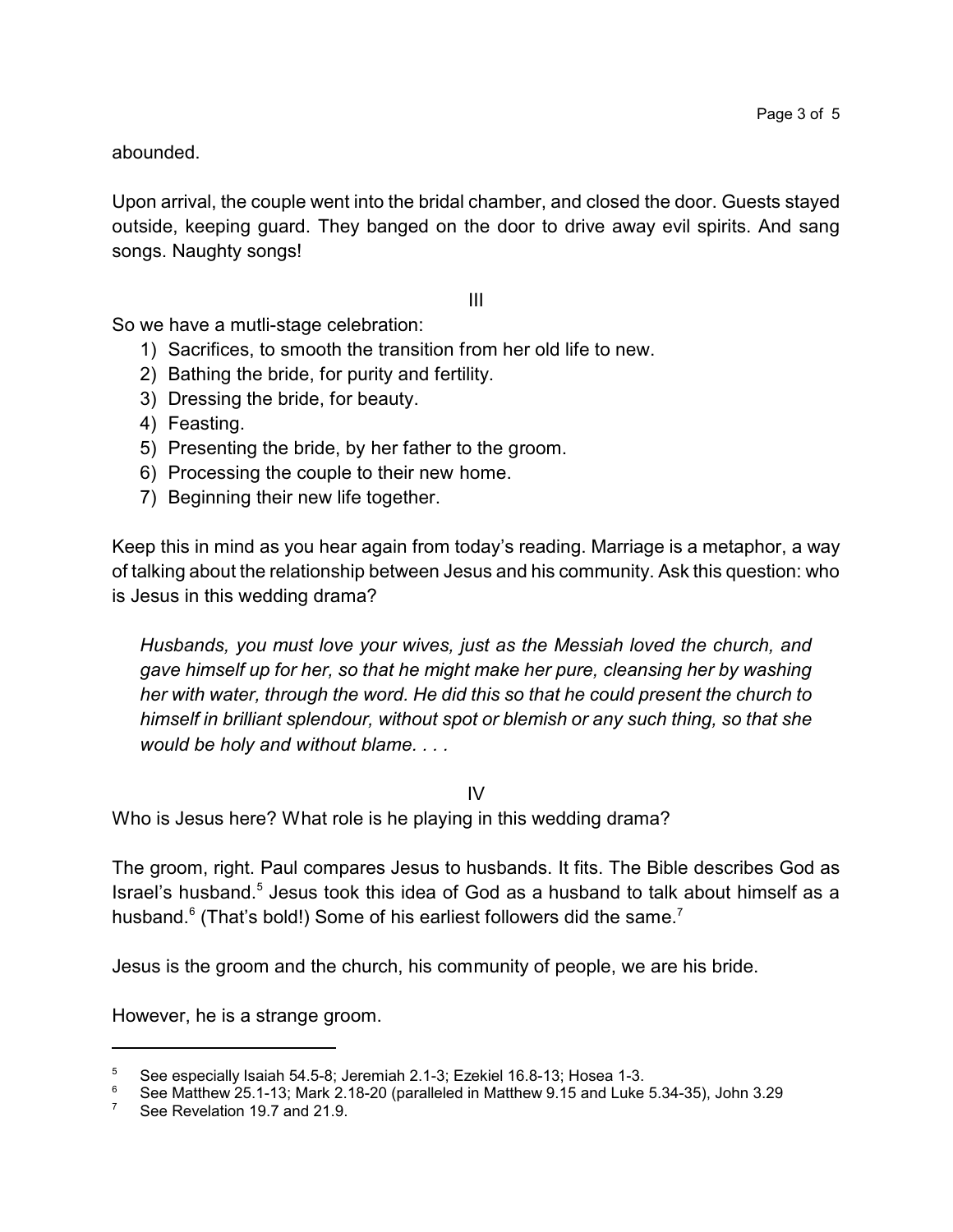When I work with engaged couples, we talk about the stress of wedding preparations. The bride is going nuts with planning, and details, and people meddling. The groom . . . is doing nothing! She is not happy about that! *"Doesn't he care?"*

After listening carefully, I gently turn to the groom, and say something like this:

*You were probably like me. When you were a teenage guy, you'd sit around with your buddies, and talk about your wedding day. What you'd wear. What colour scheme you'd have. What kind of place you'd get married in. Stuff like that.*<sup>8</sup>

He'd be looking at me. *"What are you saying? Of course not!"* Guys have little experience thinking about weddings. They've wandered into a strange land, with unknown dangers, and they are lost. I remember dress shopping with Barb, our moms and her bridesmaids. I kept so quiet. So we talk about how he can be involved. And how she can let him be involved. (Though, I doubt much changes.)

But this groom Jesus, he gets so involved in his wedding day. He does everything!

He is the bride's friend, bathing her *"so that he might make her pure, cleansing her by washing her with water, through the word."*

He dresses her *"in brilliant splendour, without spot or blemish or any such thing, so that she would be holy and without blame*."

Then, Jesus becomes the bride's father, so he can "*present the church to himself.*"

Jesus is our Groom. We are his Bride. This speaks to how close and intimate this relationship is between the church community and our Divine Lover.

But he does everything else too. He gets us ready. He brings us together. He presents us to himself. Jesus tends to every detail of his wedding day.

Because he loves his church.

V

Church? Really? Not wanting to speak badly of the bride on her big day . . . but couldn't Jesus do better?

<sup>8</sup> I got this idea from a sermon I saw T. D. Jakes preach on television.